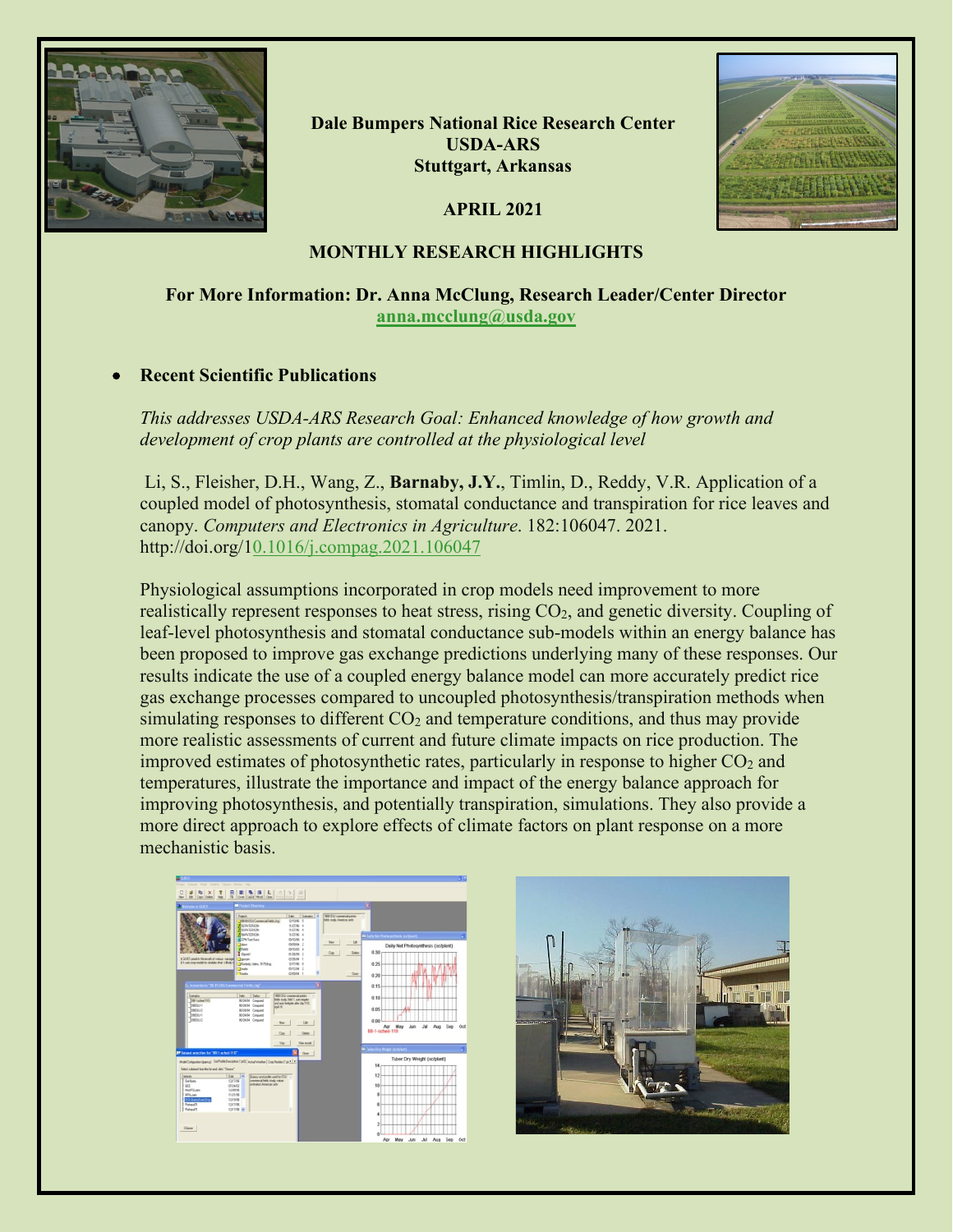*This addresses USDA-ARS Research Goal: Crop plants with superior product quality for consumers* 

Siaw, M.O., Wang, Y.J., **McClung, A.M**. and Mauromoustakos, A., 2021. Porosity and hardness of long-grain brown rice kernels in relation to their chemical compositions. *LWT*, *144*, p.111243.

Harvested rice from the field must go through a milling process to produce the white milled rice that is most commonly consumed. The amount of whole milled grains produced, minus the amount of broken grains, largely determines the economic value of the crop. Thus, having rice varieties that produce high milling yields is important to growers and rice millers. Rice kernel hardness is an important factor influencing grain breakage during milling. Grain hardness is influenced by the internal porosity of the grain, where the starch granules are not



densely packed. The basis for these loosely packed starch cells is due to the interaction of grain chemical components like starch, proteins and lipids. This study evaluated the impact of rice proteins and lipids on grain porosity and hardness. Brown rice kernels of similar thickness from four cultivars were subjected to protein denaturation by heat treatment and/or lipid removal by chemical extraction and then were characterized for kernel porosity and hardness. In general, as kernel porosity increased, kernel hardness decreased. In addition, factors that influenced porosity were primarily the quantity of proteins and lipids in the grain. In contrast, the continuity of the protein-starch matrix within the kernel was the main factor controlling kernel hardness. These results show the importance of chemical composition on kernel hardness and demonstrate ways to improve rice and its processing to increase economic value.

• **Technology Transfer**

### **Interactions with the Research Community**

April 20-21, Dr. Yulin Jia attended a joint virtual workshop on gene-editing organized by USDA and Agriculture and Agri-Food Canada (AAFC). Gene editing is an important new tool for breeding. This workshop built on a series of discussions aimed to build networks and identify potential cooperative research activities between USDA and AAFC. Current technology for gene editing, technology transfer, regulatory processes and communicating to the public were discussed. About 71 scientists and administrators from USDA and AAFC attended the workshop and discussions.

On April 21<sup>st</sup>, the USDA-ARS Stuttgart location celebrated Earth Day. As part of that, Dr. Ming Chen made a presentation on "Byproducts of Rice: Utilization and Opportunity". She described how most rice is consumed as a milled product, resulting in high volumes of rice hulls and rice bran are co-products of the milling process. Because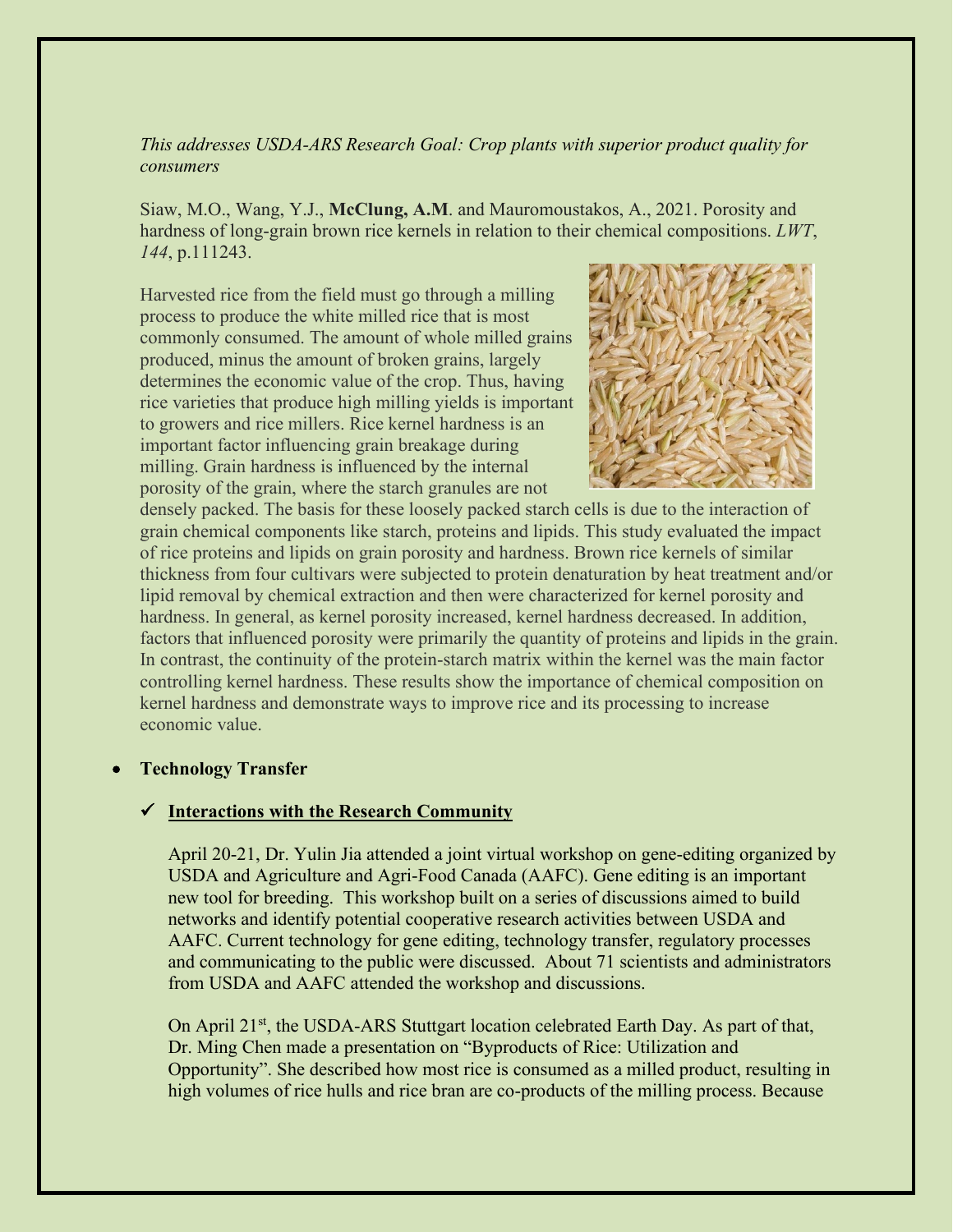of the high silica content of rice hulls, they degrade slowly, resulting in a waste issue, although the are alternative uses being developed for hulls as a pressed board product, insulation, or being burned for energy. In addition, rice bran is generally sold as an inexpensive animal feed. Dr. Chen has been conducting research to better utilize rice bran as whole grain brown rice or as an ingredient, thus increasing crop value and co-product utilization.

### **Rice Germplasm Distributed**

During the month of April, 91 rice genetic stocks were shipped to researchers in the United States and Iceland from the Genetic Stocks Oryza (GSOR) collection.

### • **Stakeholder Interactions**

April 5, Dr. Trevis Huggins reviewed images of rice plants growing under greenhouse conditions for a researcher at the University of Manitoba, Canada, to assess plant health. It was recommended that the iron be applied to the plants.

April 13, Dr. Anna McClung met with an entrepreneur interested in growing heirloom rice cultivars in the Arkansas Delta area. The history of rice cultivation in the USA and landrace varieties important for US production were discussed.

April 19, Ms. Lorie Bernhardt, Computer Assistant for the Genetic Stocks Oryza (GSOR) collection, provided information trait data and Landrace Improvement Status to a researcher at Empresa de Pesquisa Agropecuaria e Extensao (EPAGRI) at Santa Catarina, Brazil.

April 21, Dr. Yulin Jia provided guidance to a University researcher on blast resistance gene analysis and to a grower on disease management in an organic vegetable farming operation.

April 23, Ms. Bernhardt provided information to a grower about seed testing required for exporting seed to Ecuador.

April 27, Dr. Shannon Pinson, Research Geneticist, provided information to a Maryland Extension Agent regarding what a farmer should consider when selecting a rice cultivar and obtaining untreated seed suitable for aerobic organic rice production in the short Maryland growing season. Dr. Pinson provided names and contact information for persons currently producing organic paddy rice in other NE USA states, and for rice specialists with the California Extension Service and at RiceTec, a private hybrid rice company; and also provided digital copies of the California Rice Production Manual and the Arkansas Furrow-Irrigated Rice Handbook, each of which contain sections on cultivar selection and pest management.